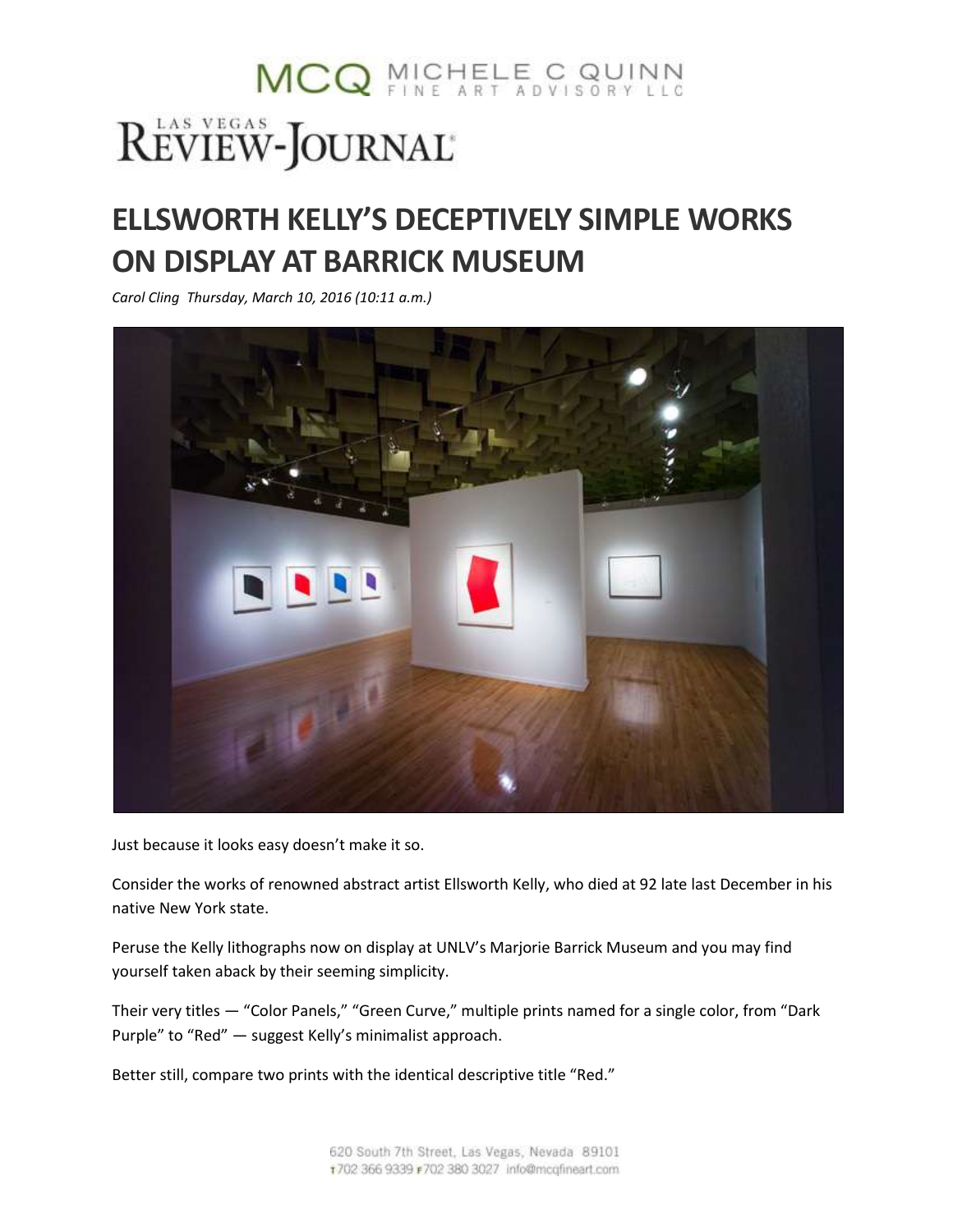## MCQ MICHELE C QUINN

The 2001 "Red," with its bent angle, resembles a bright scarlet elbow or knee brace.

As for 2003's mostly rectangular "Red," with its darker crimson hue and gently arched top, it might be a garden gate glimpsed from an off-kilter angle.

"Black Curve" and "Red Curve," both from 1999, could depict buildings meeting sidewalks, again from an oblique perspective. Or they might be descending guillotines. (Or simplified outlines of the Nevada map.)

Simple, yes, but not easy  $-$  as Barrick guests have found during the museum's visitor-made art activities, which take place from 4 to 7 p.m. the third Thursday of the month.

As one visitor who participated in a recent "Color Compositions" session told museum director Aurore Giguet, " 'Making these simple shapes is not so easy.' "

Kelly's prints, arrayed in the museum's Inner Gallery, attest to the artist's mastery of color and geometry.

Kelly "was a true original," according to his New York Times obituary, "forging his art equally from the observational exactitude he gained as a youthful bird-watching enthusiast; from skills he developed as a designer of camouflage patterns while in the Army; and from exercise in automatic drawing he picked up from European surrealism."

Beyond the subtle curves and saturated color of some prints, Kelly's drawings reveal sharp, precise lines, whether it's the fluttering leaf pennants of 1992's "Oak VII" or the ruffled trumpet of 2004's "Daffodil."

And when the artist deals with faces — his own, in a varicolored strip titled "EK Spectrum II" (1988) or that of his husband, Jack Shear, in 1988's "Jack I," Jack II," "Jack III" and "Jack Gray" — the features emerge as a collection of shapes that coalesce to form eyes and smiles.

Organized by Las Vegas-based art consultant Michele C. Quinn of MCQ Fine Art Advisory, the Kelly exhibit came about when Quinn and Giguet "were in the middle of a conversation" regarding future exhibits, Giguet recalls, "and Ellsworth died."

The resulting display of lithographs by an artist of Kelly's renown "is starting us on a new upward momentum," Giguet adds. "We're getting a lot of great feedback — and a lot of new visitors." (Those new visitors can see the work of other eminent artists, from Robert Motherwell to Frank Stella, in the Barrick's adjacent "Unseen Selections From the Las Vegas Art Museum Collection" exhibit.)

To help visitors understand Kelly's artistic process, free showings of "Ellsworth Kelly: Fragments" continue at 1 p.m. Saturdays through May 14, the exhibit's final day. The 2007 documentary follows the artist revisiting the Paris of his early 20s, exploring early influences that would become motifs he returned to, refined and reworked throughout his career.